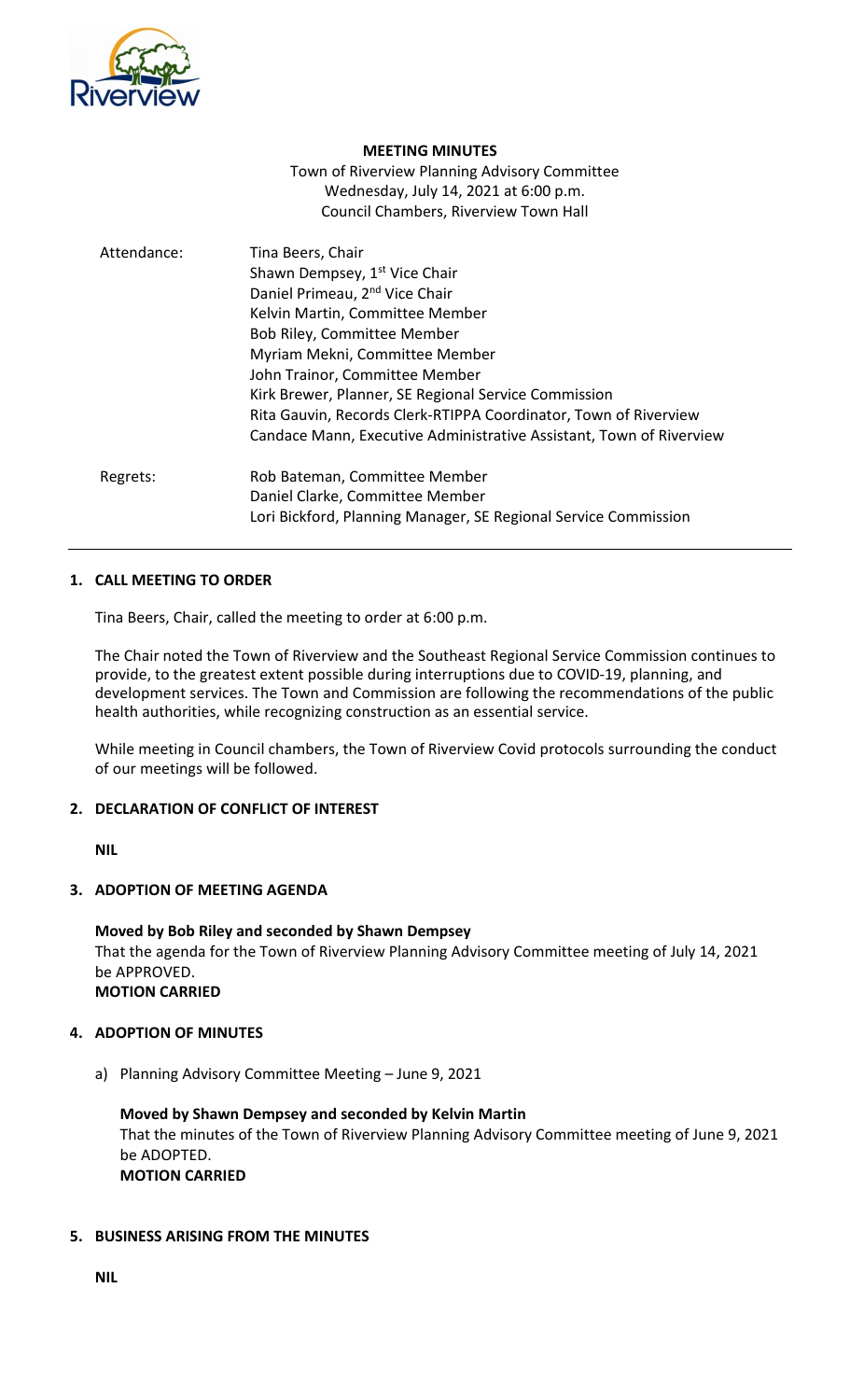## **6. VARIANCE, TEMPORARY APPROVALS, CONDITIONAL USES, RULINGS OF COMPATIBILITY AND NON-CONFORMING USES**

a) Justin Allaby on behalf of Centennial Auto Body, 593 Pine Glen Road (PID 05088265), Conditional use application to permit more than one main building on a lot (File 21-1334).

Kirk Brewer presented an application to seek approval from the Planning Advisory Committee to permit a second main building on a single lot.

The proposal is to construct a new main building while maintaining the existing building. Once the new build is complete, the old building will be demolished. There will be an overlapped period of time where both buildings will be on the lot.

The area in which the lot is situated has a mix of R3 zoning, suburban commercial as well as some residential mix. Some trees will be removed to accommodate a car lot but the existing tree buffer will remain, approximately 25 meters of tree areas separates this lot from the adjacent residential properties.

There are currently two driveways at the property, one will be closed off once construction of the new building is complete. All parking, paving and landscaping are all per the by-law.

No concerns were raised at the Development Review Committee meeting. The only item highlighted was the decommissioning of sewer services and the developer should coordinate with Public Works to ensure all items that require capping are capped at the time of demolition. A public notice was sent out on June 30<sup>th</sup>, K. Brewer has not received any calls from surrounding neighbors.

Staff recommends that the Planning Advisory Committee approve the conditional use request to allow more than one main building on a lot at the property located at 593 Pine Glen Road subject to the following conditions:

- 1) That the demolition permit be obtained prior to demolishing the existing building;
- 2) That the developer coordinate with the Town's Works Department prior to demolition regarding the decommissioning of water, storm, and/or sewer services

D. Primeau inquired how long the overlap will be of the two buildings being on the lot. K. Brewer explained the timeframe will be a few months. The applicant will be applying for their building permit and starting construction in August, with a goal of finishing construction prior to winter and demolishing the second building at this time.

K. Brewer confirmed and explained to B. Riley there is a 25 meter tree buffer between this lot and the apartment building behind it, which is in excess of what is required.

The following motion was made by the Committee:

## **Moved by S. Dempsey and seconded by J. Trainor**

That the Town of Riverview Planning Advisory Committee APPROVE the conditional use request to allow more than one main building on a lot on the property located at 593 Pine Glen Road, being PID 05088265, subject to the following conditions:

1) That a demolition permit be obtained prior to demolishing the existing building; 2) That the developer coordinate with the Town's Works department prior to demolition regarding the decommissioning of water, storm, and/or sewer services **MOTION CARRIED**

## **7. TENTATIVE SUBDIVISIONS**

**NIL**

## **8. BY-LAW AMENDMENTS, ZONING AND MUNICIPAL PLAN MATTERS**